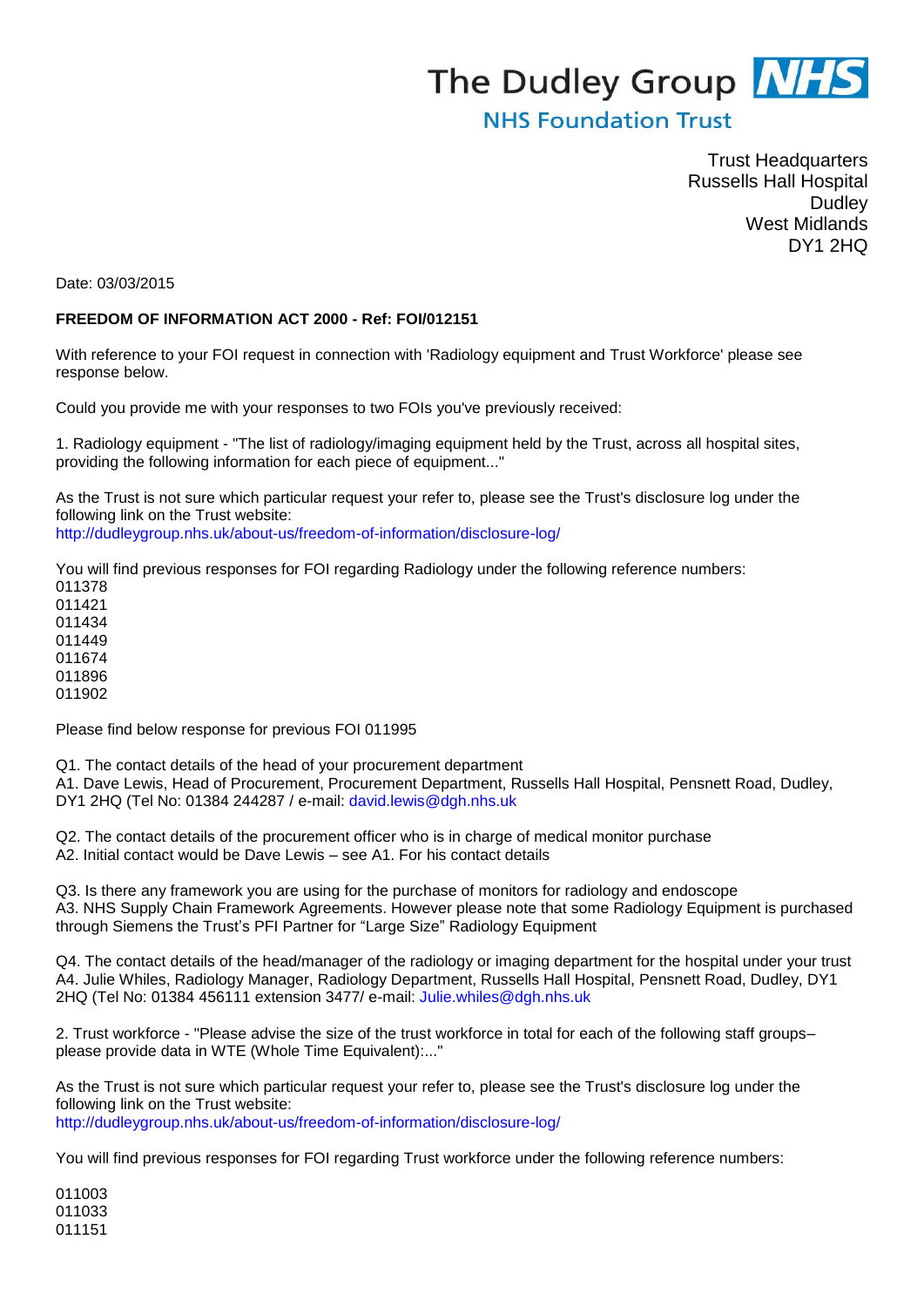Please find attached response to FOI 012055 (final version) 012101

Please find response below for FOI 012106

1. How many clinical nurse specialists in cancer care does your organisation currently employ? Please provide a whole-time equivalent figure.

2. Please provide a breakdown (using whole-time equivalent figures) to show how many of these clinical nurse specialists in cancer work in each of the following bands:

a) Band 5 b) Band 6 c) Band 7 Funded by the Trust unless otherwise stated. Skin Band 7 1.0WTE Band 6 0.5WTE Breast Breast Nurse Consultant 1.0WTE Band 7 1.0WTE Band 6 1.95WTE Head and Neck Band 7 0.8WTE Urology Band 7 0.88WTE Band 6 1.4WTE Upper GI Band 7 1.0WTE Band 6 1.0WTE Colorectal/stoma Band 7 1.0WTE Band 6 2.55WTE, recruiting to a further 1.0 WTE paid for by Dansac sponsor company. Dansac sponsor one of the current Band 6 posts also. Acute oncology Band 7 1.0 WTE Band 6 1.0 WTE Lung Band 8b Consultant Nurse 1.0 WTE currently funded by Macmillan Band 7 1.0 WTE Band 6 1.0 WTE Gynaecology Band 7 1.0 WTE

Haematology Band 7 1.0 WTE Band 6 1.0 WTE (seconded from ward C4)